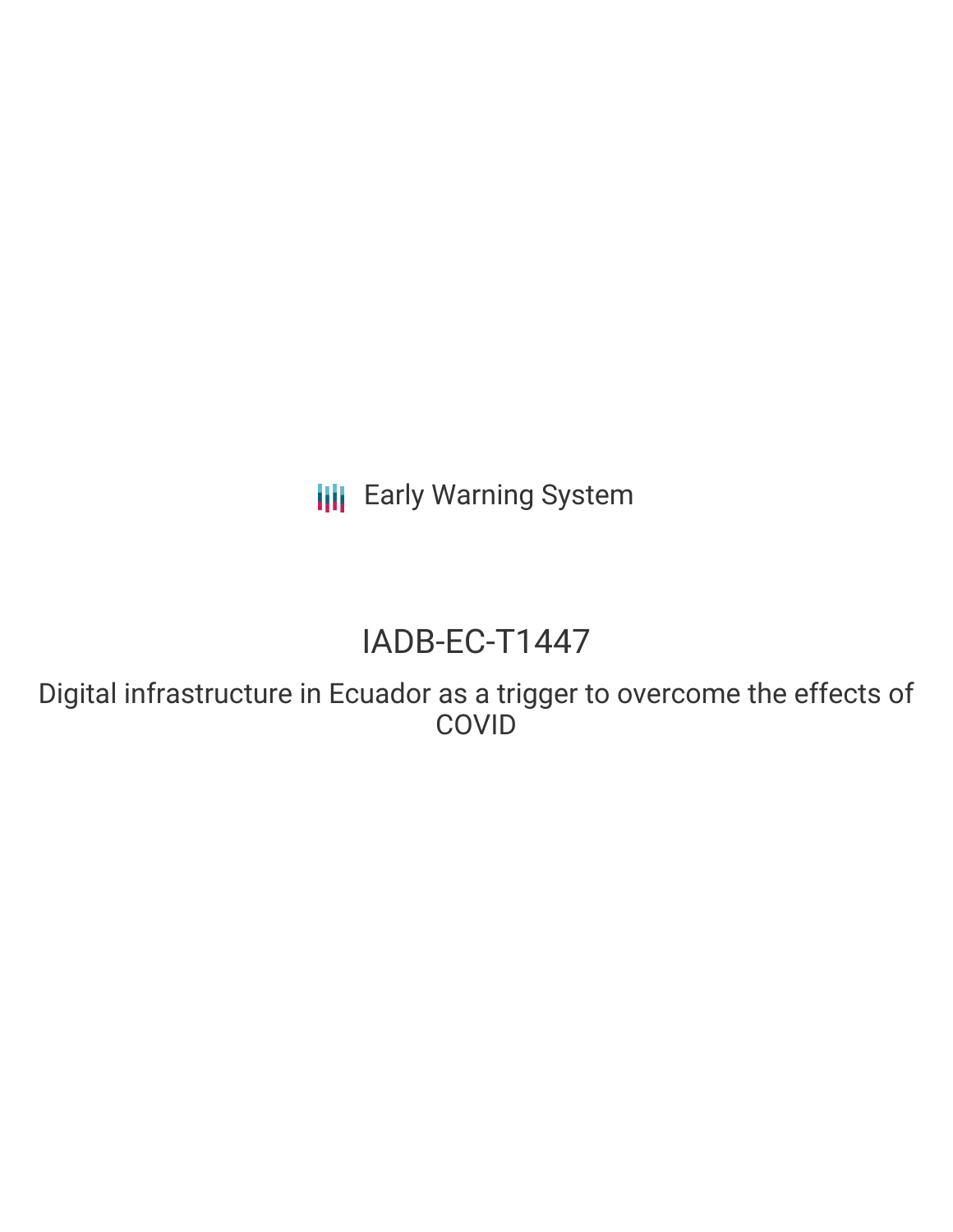

# Early Warning System Digital infrastructure in Ecuador as a trigger to overcome the effects of COVID

### **Quick Facts**

| <b>Countries</b>               | Ecuador                                                            |
|--------------------------------|--------------------------------------------------------------------|
| <b>Financial Institutions</b>  | Inter-American Development Bank (IADB)                             |
| <b>Status</b>                  | Approved                                                           |
| <b>Bank Risk Rating</b>        | C.                                                                 |
| <b>Voting Date</b>             | 2021-01-22                                                         |
| <b>Borrower</b>                | Government of Ecuador                                              |
| <b>Sectors</b>                 | Finance, Industry and Trade, Infrastructure, Technical Cooperation |
| <b>Investment Type(s)</b>      | <b>Advisory Services, Grant</b>                                    |
| <b>Investment Amount (USD)</b> | \$0.90 million                                                     |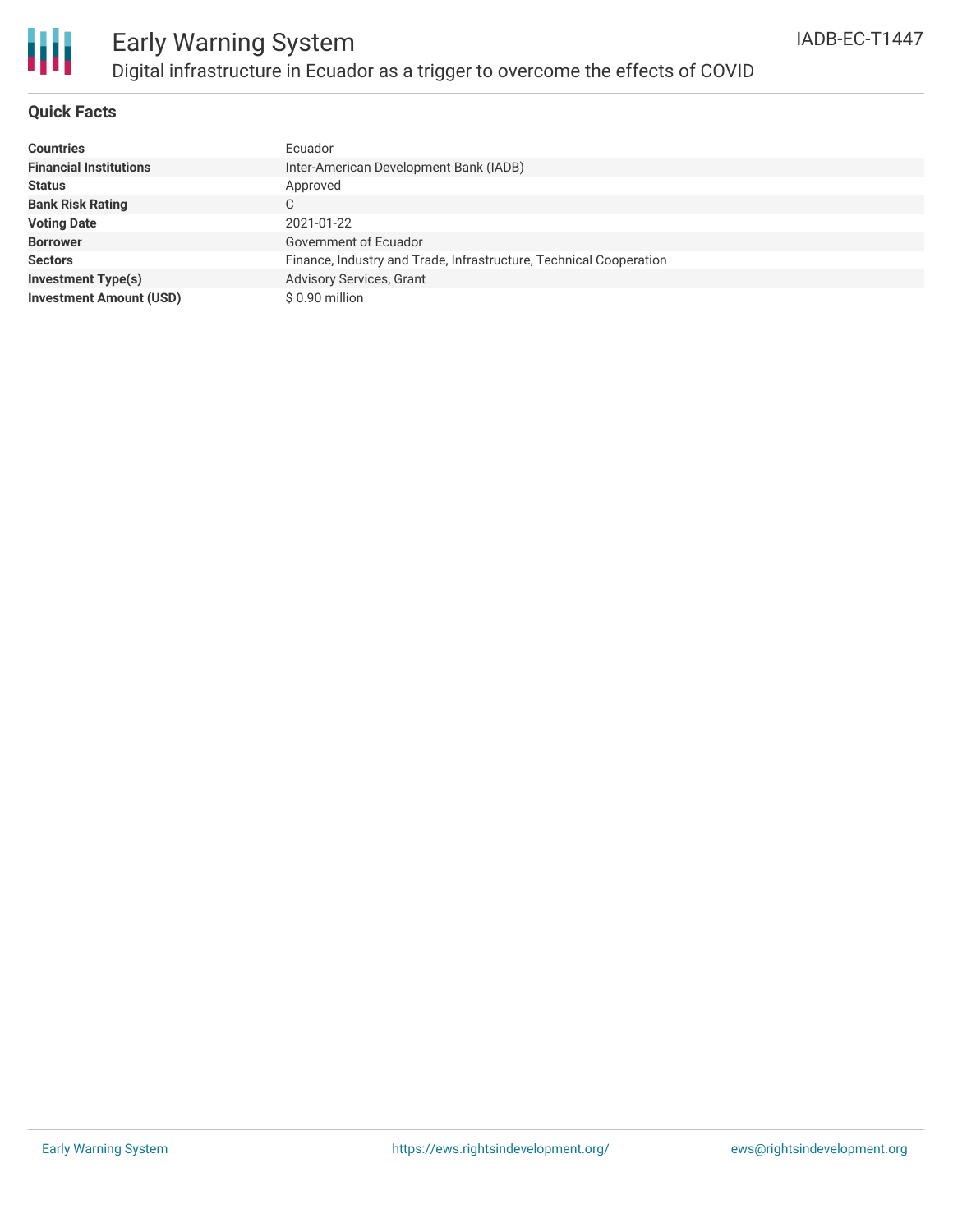

### **Project Description**

The general objective of this Technical Cooperation (TC) is to conduct feasibility studies to improve the connectivity of public institutions and households in Ecuador. Particularly, these feasibility studies aim to support the current COVID-19 crisis by exploring market (including demography), forecasting demand, identifying the best cable routes, designing the network, preparing its specifications and developing the technical, financial, and managerial studies of the network and its utilization. The TC will suggest possible application areas, which will make the full use of developed infrastructure. Especially the best practice of Korean governments' use of ICT to fight COVID-19.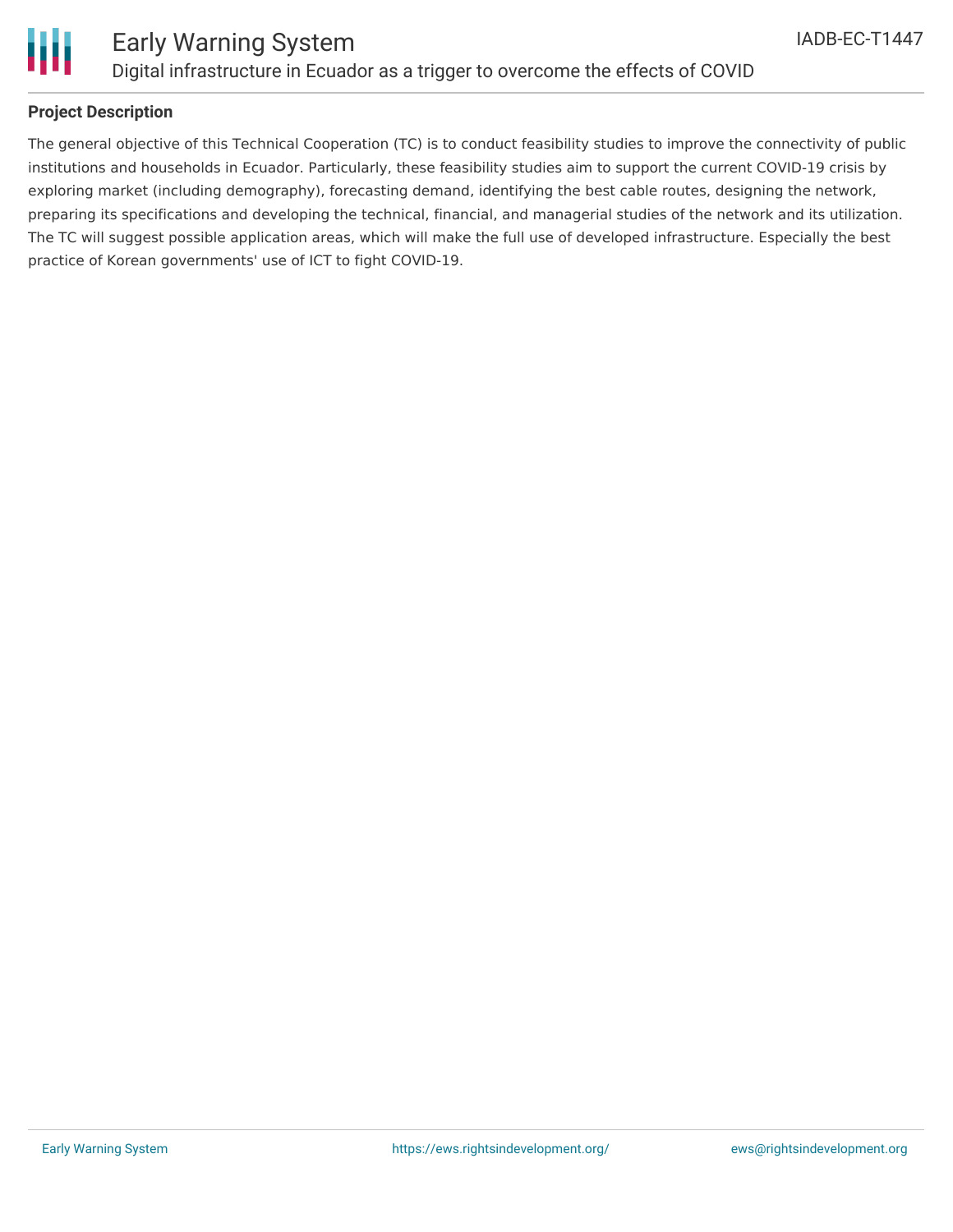

## Early Warning System Digital infrastructure in Ecuador as a trigger to overcome the effects of COVID

### **Investment Description**

• Inter-American Development Bank (IADB)